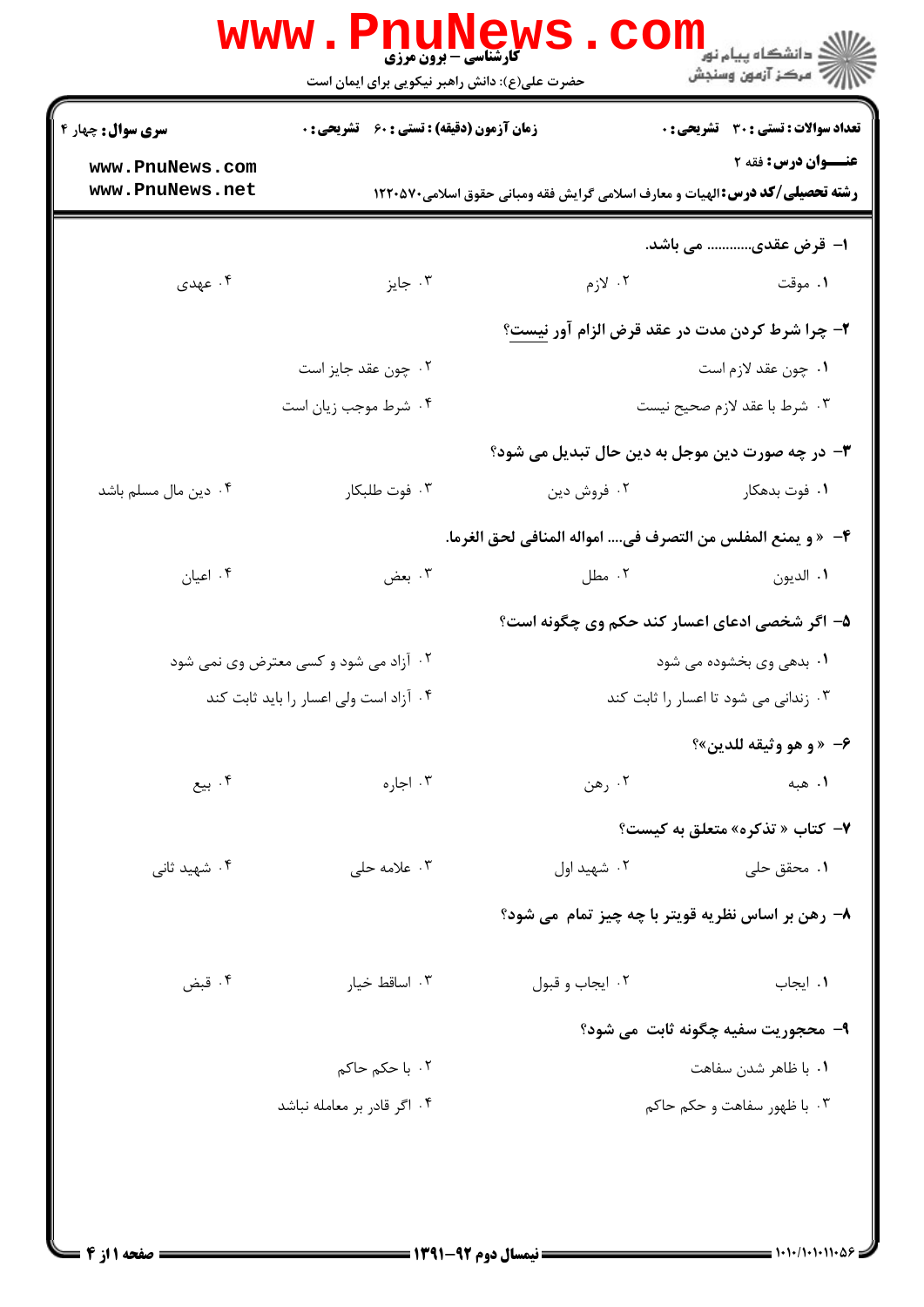|                                                   | حضرت علی(ع): دانش راهبر نیکویی برای ایمان است      | <b>کارشناسی - برون مرزی</b> | ر دانشگاه پيام نو <mark>ر −</mark><br>ار <i>آهر کرد آزمون وسنجش</i>                                                     |
|---------------------------------------------------|----------------------------------------------------|-----------------------------|-------------------------------------------------------------------------------------------------------------------------|
| <b>سری سوال :</b> ۴ چهار                          | <b>زمان آزمون (دقیقه) : تستی : 60 ٪ تشریحی : 0</b> |                             | <b>تعداد سوالات : تستي : 30 ٪ تشريحي : 0</b>                                                                            |
| www.PnuNews.com<br>www.PnuNews.net                |                                                    |                             | <b>عنــوان درس: فقه 2</b><br><b>رشته تحصیلی/کد درس: ا</b> لهیات و معارف اسلامی گرایش فقه ومبانی حقوق اسلامی2000 1۲۲۰۵۷۰ |
|                                                   |                                                    |                             | ۱۰– رهن قراردادن بر مال جعاله چگونه است؟                                                                                |
|                                                   | ۰۲ بعد از رد جایز نیست                             |                             | ۰۱ قبل از رد جایز است                                                                                                   |
|                                                   | ۰۴ قبل از رد و بعد از شروع در عمل جایز است         |                             | ۰۳ بعد از رد جایز است                                                                                                   |
|                                                   |                                                    |                             | 11- عقد رهن نسبت به چه کسی جایز و نسبت به چه کسی لازم است؟                                                              |
| ۰۴ راهن-راهن                                      | ۰۳ بنده-راهن                                       | ۰۲ مرتهن- راهن              | ٠١. راهن- مرتهن                                                                                                         |
|                                                   |                                                    |                             | 12- در عبارت « لا يجوز لاحدهما التصرف فيه» ضمير « هما» به چه كسى بر مى گردد؟                                            |
| ۰۴ معیر و مستعیر                                  | ۰۳ راهن و مرتهن                                    | ۰۲ وکيل و موکل              | ۰۱ موجر و مستاجر                                                                                                        |
|                                                   |                                                    |                             | ۱۳- اگر شرط شود که مال مرهونه هنگام فرا رسیدن مدت دین، مبیع باشد حکمش چیست؟                                             |
|                                                   | ۰۲ بیع باطل است                                    |                             | ٠١ رهن باطل است                                                                                                         |
|                                                   | ۰۴ رهن و بيع باطل است                              |                             | ۰۳ رهن و بيع صحيح است                                                                                                   |
|                                                   |                                                    |                             | ۱۴– در صورت تعدی و تفریط ، مرتهن ضامن پرداخت قیمت مال مرهونه بر مبنای  است.                                             |
|                                                   | ۰۲ قیمت روز تلف                                    |                             | ۰۱ قیمت روز پرداخت                                                                                                      |
|                                                   | ۰۴ بیشترین قیمت از زمان تلف تا پرداخت              |                             | ۰۳ قیمت                                                                                                                 |
|                                                   |                                                    |                             | ۱۵– اگر راهن و مرتهن در عین رهن با یکدیگر اختلاف پیدا کنند، حکم آن چیست؟                                                |
| ۰۲ فقط مرتهن قسم می خورد و رهن هر دو عین باطل است |                                                    |                             | ۰۱ فقط راهن قسم می خورد و رهن هر دو عین باطل است                                                                        |
|                                                   | ۰۴ هر دو سوگند می خورند و رهن صحیح است             |                             | ۰۳ هر دو رهن صحیح است                                                                                                   |
|                                                   |                                                    |                             | ۱۶– کدامیک از گزینه های زیر از اسباب حجر محسوب می شود؟                                                                  |
| ۰۴ اعسار و فوت                                    | ۰۳ جنون و سفه و رشد                                | ۰۲ ورشکستگی و صغر           | ۰۱ صغر و رشد                                                                                                            |
|                                                   |                                                    |                             | ۱۷- حجر صغیر تا چه زمانی ادامه می یابد؟                                                                                 |
|                                                   | ۰۲ تا زمان احراز بلوغ و رشد                        |                             | <b>۱</b> . به حکم حاکم                                                                                                  |
|                                                   | ۰۴ تا زمان بلوغ                                    |                             | ۰۳ تا عدالت وی احراز شود                                                                                                |
|                                                   |                                                    |                             | 18– ″و لایشترط علمه بالمستحق″ منظور از مستحق چه کسی است؟                                                                |
| ۰۴ مضمون عنه                                      | ۰۳ مکفول له                                        | ۰۲ ضامن                     | ۰۱ مضمون له                                                                                                             |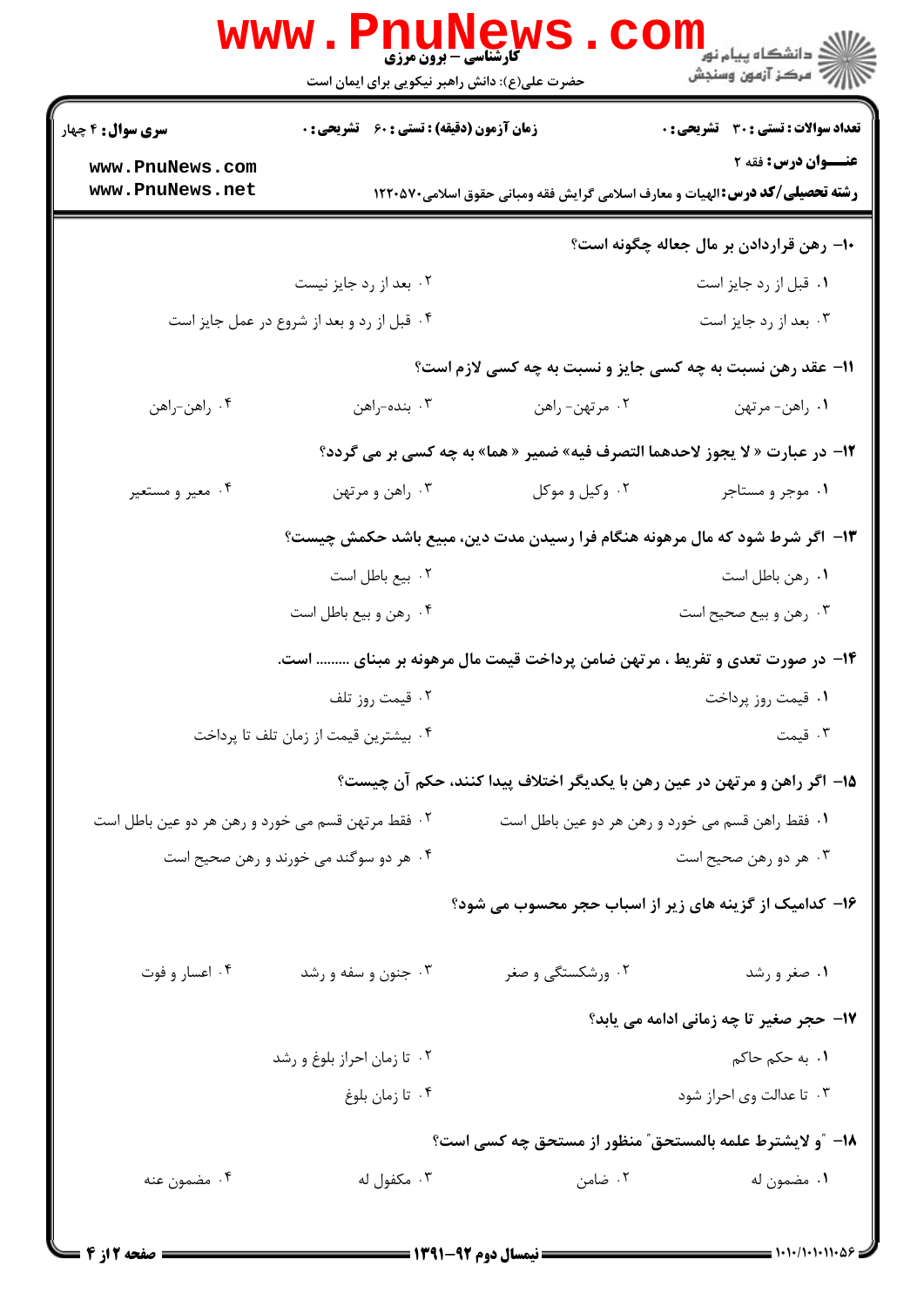| <b>زمان آزمون (دقیقه) : تستی : 60 ٪ تشریحی : 0</b><br>عنــوان درس: فقه ۲<br>www.PnuNews.com<br>www.PnuNews.net<br><b>رشته تحصیلی/کد درس:</b> الهیات و معارف اسلامی گرایش فقه ومبانی حقوق اسلامی۲۲۰۵۷۰<br>19- « والمريض ممنوع ممازاد عن<br>۰۳ نصف<br>۰۲ ثلث<br>۰۴ خمس<br>۰۱ ربع<br><b>-۲-</b> اگر شخصی با آگاهی از وضعیت سفیه با وی معامله ای کرد و مال او تلف شده و حکم ضمانت سفیه چیست؟<br>۰۱ سفیه ضامن است و معامله صحیح می باشد<br>۰۲ سفیه ضامن نیست و معامله باطل است<br>۰۳ سفیه ضامن نیست معامله صحیح است<br>۰۴ سفیه مطلقاً ضامن است<br><b>۲۱</b> – ضمانت چه نوع تعهدی است؟<br>۰۳ تعهد به جان<br>۰۲ تعهد به مال<br>۰۴ تعهد به نفس<br>۰۱ تهعد اخلاقی<br><b>۲۲</b> - « و هو تعهد بالمال من البرى » كلمات « مال» و « برى» به ترتيب چه چيزهايى را از معناى اخص ضمانت خارج مى كند؟<br>٠٢ حواله – كفالت<br>۰۳ حواله - ضمان<br>۰۴ كفالت- حواله<br>٠١ حواله - دين<br>۲۳- مال مورد ضمانت مالی است که گرفتن -- بر آن جایز است<br>۰۴ ثمن<br>۰۲ قرض<br>۰۲ حواله<br>۰۱ رهن<br>۲۴- کدام عبارت صراحت در ضمان دارد؟<br>۰۲ مال تو به عهده من است<br>۰۱ مال تو نزد من است<br>۰۳ متکفل گردیدم<br>۰۴ آنچه بر عهده مدیون است بر عهده من است<br>7۵– « و هي التعهد بالمال من المشغول بمثله» تعريف عقد  است.<br>۰۲ ضمان<br>۰۳ جهاله<br>۰۴ کفالت<br>٠١. حواله<br>۲۶- کدام مورد در عقد کفالت نقش اصلی در ایجاب و قبول را دارند؟<br>۰۴ مکفول – کفیل<br>۰۳ کفیل- مکفول له<br>۰۲ مکفول- وکيل<br>٠١ مكفول – مكفول له |                          | حضرت علی(ع): دانش راهبر نیکویی برای ایمان است | ڪ دانشڪاه پيا <sub>م</sub> نور<br>ر <i>7</i> مرڪز آزمون وسنڊش |
|---------------------------------------------------------------------------------------------------------------------------------------------------------------------------------------------------------------------------------------------------------------------------------------------------------------------------------------------------------------------------------------------------------------------------------------------------------------------------------------------------------------------------------------------------------------------------------------------------------------------------------------------------------------------------------------------------------------------------------------------------------------------------------------------------------------------------------------------------------------------------------------------------------------------------------------------------------------------------------------------------------------------------------------------------------------------------------------------------------------------------------------------------------------------------------------------------------------------------------------------------------------------------------------------------------------------------------------------------------------------------------------------|--------------------------|-----------------------------------------------|---------------------------------------------------------------|
|                                                                                                                                                                                                                                                                                                                                                                                                                                                                                                                                                                                                                                                                                                                                                                                                                                                                                                                                                                                                                                                                                                                                                                                                                                                                                                                                                                                             | <b>سری سوال :</b> ۴ چهار |                                               | تعداد سوالات : تستى : 30 - تشريحي : 0                         |
|                                                                                                                                                                                                                                                                                                                                                                                                                                                                                                                                                                                                                                                                                                                                                                                                                                                                                                                                                                                                                                                                                                                                                                                                                                                                                                                                                                                             |                          |                                               |                                                               |
|                                                                                                                                                                                                                                                                                                                                                                                                                                                                                                                                                                                                                                                                                                                                                                                                                                                                                                                                                                                                                                                                                                                                                                                                                                                                                                                                                                                             |                          |                                               |                                                               |
|                                                                                                                                                                                                                                                                                                                                                                                                                                                                                                                                                                                                                                                                                                                                                                                                                                                                                                                                                                                                                                                                                                                                                                                                                                                                                                                                                                                             |                          |                                               |                                                               |
|                                                                                                                                                                                                                                                                                                                                                                                                                                                                                                                                                                                                                                                                                                                                                                                                                                                                                                                                                                                                                                                                                                                                                                                                                                                                                                                                                                                             |                          |                                               |                                                               |
|                                                                                                                                                                                                                                                                                                                                                                                                                                                                                                                                                                                                                                                                                                                                                                                                                                                                                                                                                                                                                                                                                                                                                                                                                                                                                                                                                                                             |                          |                                               |                                                               |
|                                                                                                                                                                                                                                                                                                                                                                                                                                                                                                                                                                                                                                                                                                                                                                                                                                                                                                                                                                                                                                                                                                                                                                                                                                                                                                                                                                                             |                          |                                               |                                                               |
|                                                                                                                                                                                                                                                                                                                                                                                                                                                                                                                                                                                                                                                                                                                                                                                                                                                                                                                                                                                                                                                                                                                                                                                                                                                                                                                                                                                             |                          |                                               |                                                               |
|                                                                                                                                                                                                                                                                                                                                                                                                                                                                                                                                                                                                                                                                                                                                                                                                                                                                                                                                                                                                                                                                                                                                                                                                                                                                                                                                                                                             |                          |                                               |                                                               |
|                                                                                                                                                                                                                                                                                                                                                                                                                                                                                                                                                                                                                                                                                                                                                                                                                                                                                                                                                                                                                                                                                                                                                                                                                                                                                                                                                                                             |                          |                                               |                                                               |
|                                                                                                                                                                                                                                                                                                                                                                                                                                                                                                                                                                                                                                                                                                                                                                                                                                                                                                                                                                                                                                                                                                                                                                                                                                                                                                                                                                                             |                          |                                               |                                                               |
|                                                                                                                                                                                                                                                                                                                                                                                                                                                                                                                                                                                                                                                                                                                                                                                                                                                                                                                                                                                                                                                                                                                                                                                                                                                                                                                                                                                             |                          |                                               |                                                               |
|                                                                                                                                                                                                                                                                                                                                                                                                                                                                                                                                                                                                                                                                                                                                                                                                                                                                                                                                                                                                                                                                                                                                                                                                                                                                                                                                                                                             |                          |                                               |                                                               |
|                                                                                                                                                                                                                                                                                                                                                                                                                                                                                                                                                                                                                                                                                                                                                                                                                                                                                                                                                                                                                                                                                                                                                                                                                                                                                                                                                                                             |                          |                                               |                                                               |
|                                                                                                                                                                                                                                                                                                                                                                                                                                                                                                                                                                                                                                                                                                                                                                                                                                                                                                                                                                                                                                                                                                                                                                                                                                                                                                                                                                                             |                          |                                               |                                                               |
|                                                                                                                                                                                                                                                                                                                                                                                                                                                                                                                                                                                                                                                                                                                                                                                                                                                                                                                                                                                                                                                                                                                                                                                                                                                                                                                                                                                             |                          |                                               |                                                               |
|                                                                                                                                                                                                                                                                                                                                                                                                                                                                                                                                                                                                                                                                                                                                                                                                                                                                                                                                                                                                                                                                                                                                                                                                                                                                                                                                                                                             |                          |                                               |                                                               |
|                                                                                                                                                                                                                                                                                                                                                                                                                                                                                                                                                                                                                                                                                                                                                                                                                                                                                                                                                                                                                                                                                                                                                                                                                                                                                                                                                                                             |                          |                                               |                                                               |
|                                                                                                                                                                                                                                                                                                                                                                                                                                                                                                                                                                                                                                                                                                                                                                                                                                                                                                                                                                                                                                                                                                                                                                                                                                                                                                                                                                                             |                          |                                               |                                                               |
|                                                                                                                                                                                                                                                                                                                                                                                                                                                                                                                                                                                                                                                                                                                                                                                                                                                                                                                                                                                                                                                                                                                                                                                                                                                                                                                                                                                             |                          |                                               |                                                               |
|                                                                                                                                                                                                                                                                                                                                                                                                                                                                                                                                                                                                                                                                                                                                                                                                                                                                                                                                                                                                                                                                                                                                                                                                                                                                                                                                                                                             |                          |                                               |                                                               |
| ٢٧- لو ظهر اعساره حال الحواله بعدها فسخ ---                                                                                                                                                                                                                                                                                                                                                                                                                                                                                                                                                                                                                                                                                                                                                                                                                                                                                                                                                                                                                                                                                                                                                                                                                                                                                                                                                 |                          |                                               |                                                               |
| ۰۳ محال علیه<br>۰۴ مکفول<br>٢. المحيل<br>٠١. المحتال                                                                                                                                                                                                                                                                                                                                                                                                                                                                                                                                                                                                                                                                                                                                                                                                                                                                                                                                                                                                                                                                                                                                                                                                                                                                                                                                        |                          |                                               |                                                               |